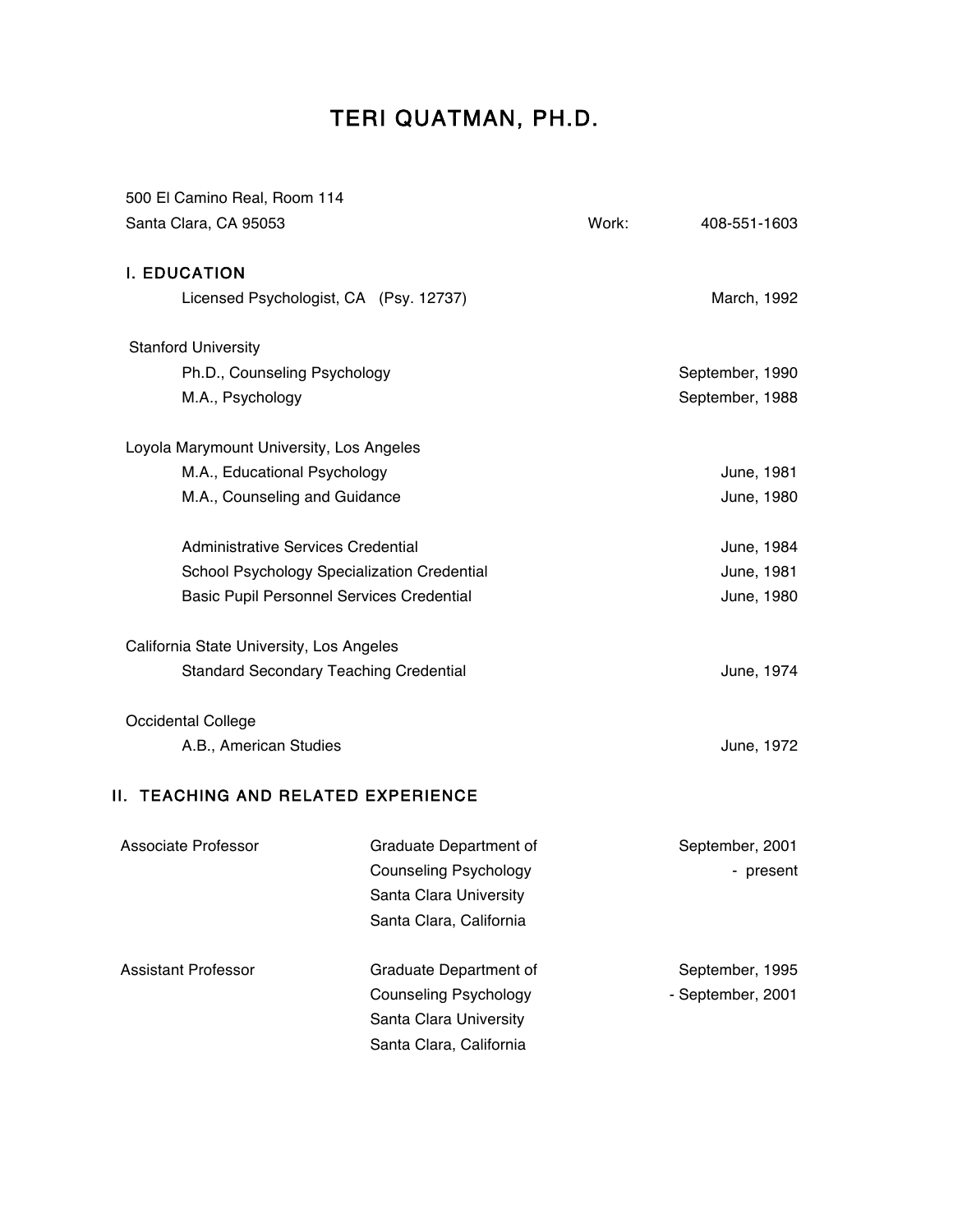| <b>Adjunct Assistant Professor</b> | Graduate Department of<br><b>Counseling Psychology</b><br>Santa Clara University<br>Santa Clara, California                                 | September, 1994<br>- August, 1995   |
|------------------------------------|---------------------------------------------------------------------------------------------------------------------------------------------|-------------------------------------|
| Adjunct Professor                  | Graduate Department of<br><b>Counseling Psychology</b><br>Santa Clara University<br>Santa Clara, California                                 | January, 1992<br>- August, 1994     |
| <b>Adjunct Professor</b>           | Graduate Department of<br>Marriage and Family Counseling<br><b>Fuller Seminary Extension</b><br>Menlo Park, California                      | September, 1992<br>- December, 1992 |
| <b>Adjunct Professor</b>           | Graduate Department of<br>Marriage and Family Counseling<br><b>Azusa Pacific University Extension</b><br>Santa Clara, California            | September, 1987<br>- July, 1989     |
| <b>Adjunct Professor</b>           | <b>Graduate Department of Psychology</b><br><b>Graduate Department of Education</b><br><b>Azusa Pacific University</b><br>Azusa, California | September, 1983<br>- June, 1984     |
| Teacher                            | Sacred Heart of Mary High School<br>Montebello, California<br>Mathematics, Social Science                                                   | September, 1975<br>- June, 1980     |

# University Courses Taught

| Santa Clara University: |                                                          |
|-------------------------|----------------------------------------------------------|
| <b>CPsy 211</b>         | Human Sexuality                                          |
| <b>CPsy 212</b>         | Psychology of Relationships                              |
| <b>CPsy 218</b>         | Foundations of Psychotherapy & Personality               |
| <b>CPsy 227</b>         | Process & Problems in Psychotherapy                      |
| <b>CPsy 264</b>         | <b>Object Relations Therapy</b>                          |
| <b>CPsy 318</b>         | <b>Clinical Assessment I</b>                             |
| CPsy 319                | <b>Clinical Assessment II</b>                            |
| CPsy 395                | Advanced Seminar in Clinical Technique: Object Relations |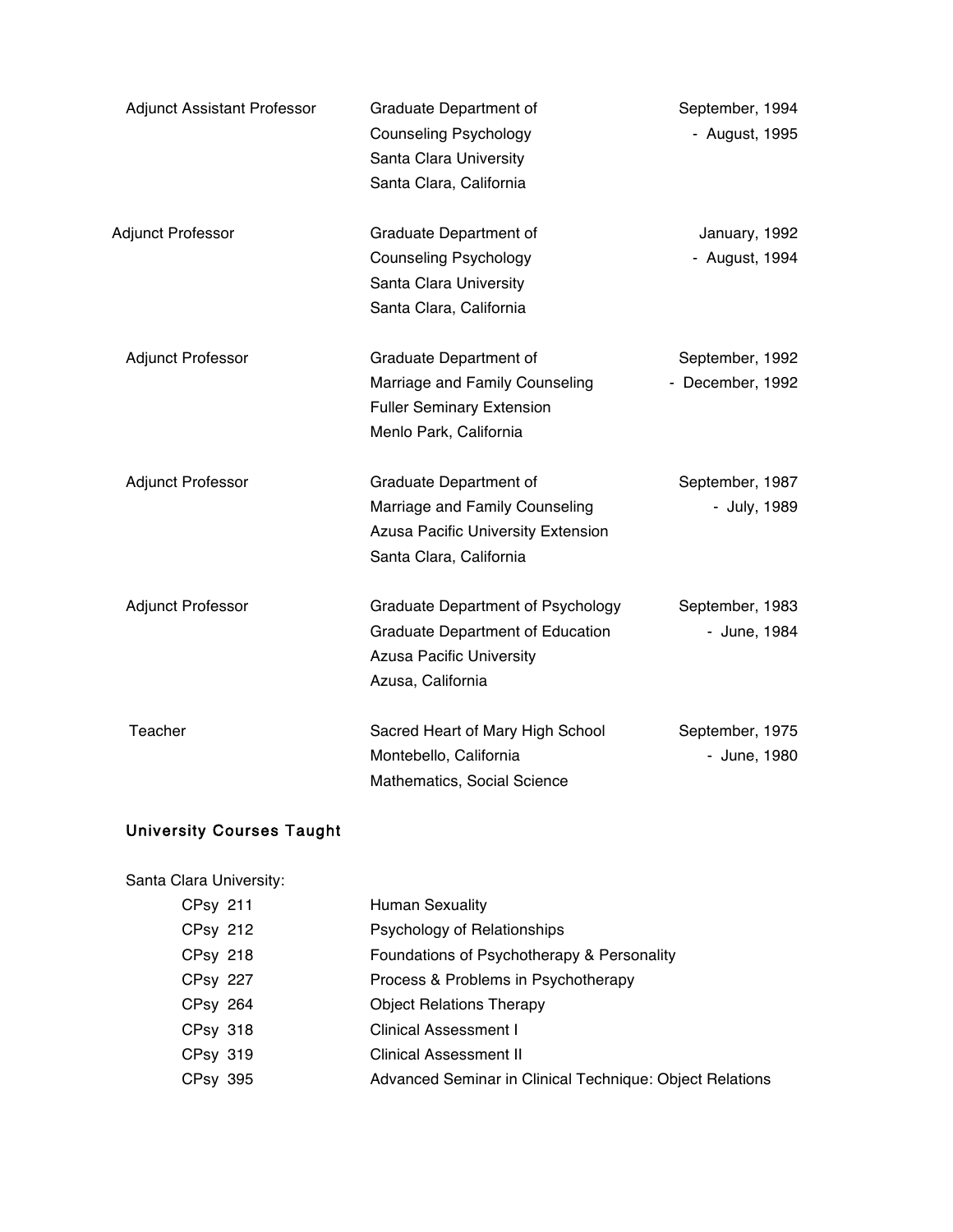| <b>Fuller Seminary</b>          |                                        |
|---------------------------------|----------------------------------------|
| <b>CN 500X</b>                  | Marriage and Family Counseling         |
| <b>Azusa Pacific University</b> |                                        |
| <b>MFT 567</b>                  | Communication Theory in Group Process  |
| <b>MFT 560</b>                  | <b>Research Methods</b>                |
| <b>MFT 540</b>                  | Foundations of Psychotherapy           |
| <b>MFT 555</b>                  | <b>Tests and Measures</b>              |
| Ed Psych 572                    | <b>Advanced Educational Psychology</b> |

# III. CLINICAL EXPERIENCE

| <b>Licensed Psychologist</b>   | <b>Licensed Clinical Practice</b>       | June, 1992        |
|--------------------------------|-----------------------------------------|-------------------|
|                                | San Jose, CA.                           | - present         |
| <b>Psychological Assistant</b> | Lance Lee, Ph.D.                        | February, 1991    |
|                                | Campbell, CA.                           | - March, 1992     |
| Psychology Intern              | Veteran's Administration Hospital       | September, 1989   |
|                                | Palo Alto, CA.                          | - September, 1990 |
| <b>Psychological Assistant</b> | Brian Jones, Ph.D.                      | October, 1988     |
|                                | San Jose, CA.                           | - January, 1991   |
| <b>Assessment Specialist</b>   | Department of Behavioral Medicine       | April, 1988       |
|                                | <b>Stanford University</b>              | - December, 1989  |
| Research Assistant/            | Department of Youth Studies             | May, 1986         |
| <b>Clinical Consultant</b>     | <b>Stanford University</b>              | - June, 1990      |
| <b>Clinical Practicum</b>      | <b>Stanford Counseling Institute</b>    | September, 1984   |
|                                | Department of Education                 | - June, 1987      |
|                                | <b>Stanford University</b>              |                   |
| School Psychologist            | <b>Glendora Unified School District</b> | March, 1981       |
|                                | Glendora, California                    | - June, 1984      |
| School Psychology              | El Segundo Unified School District      | September, 1980   |
| Intern                         | El Segundo, California                  | - June, 1981      |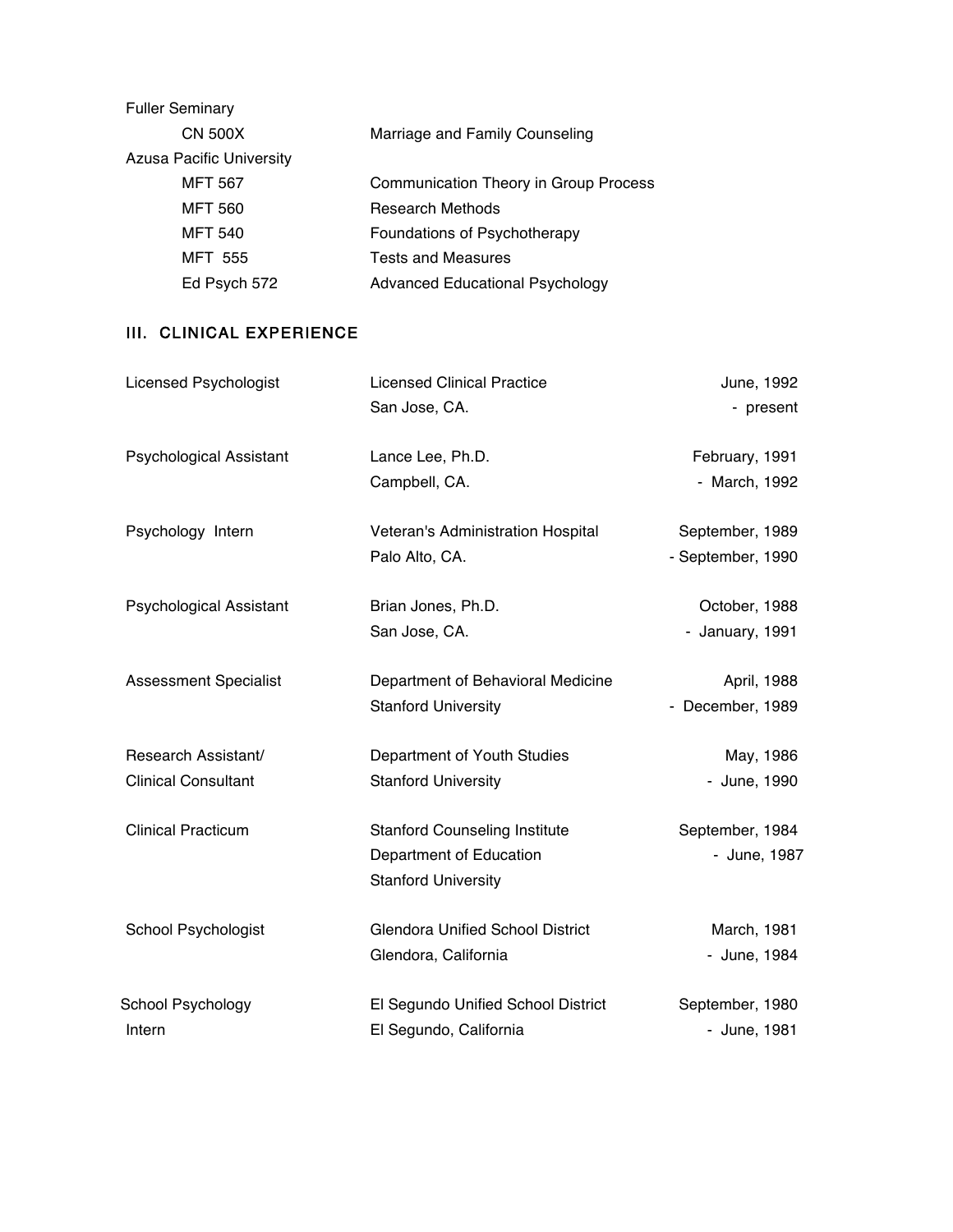#### IV. ADMINISTRATIVE EXPERIENCE

| Chairperson             | Graduate Department of               | September, 2007   |
|-------------------------|--------------------------------------|-------------------|
|                         | <b>Counseling Psychology</b>         | - September, 2010 |
|                         | Santa Clara University               |                   |
|                         | Santa Clara, California              |                   |
| Interim Chairperson     | Counseling Psychology Department,    | September, 2004-  |
|                         | Santa Clara University               | March, 2005       |
| Coordinator:            | Career Counseling Emphasis.          | 1996-2010         |
|                         | Counseling Psychology Department,    |                   |
|                         | Santa Clara University               |                   |
| Administrative Director | <b>Stanford Counseling Institute</b> | September, 1985   |
|                         | <b>Stanford University</b>           | - January, 1988   |
| Chairperson             | Dept of Religious Studies            | September, 1976-  |
|                         | Sacred Heart of Mary High School     | June, 1980        |

### V. SCHOLARLY WORK

#### a) PUBLICATIONS

- Quatman, T., (2015). Essential Psychodyamic Psychotherapy: An Acquired Art. London: Routledge.
- Martin, S., Quatman, T., Sims, J. & Watson, C. (2013). Food addiction and trauma: A misunderstood cultural phenomenon. Santa Clara Valley CAMFT Newsletter. Jan/Feb. 2013.
- Ireland, M. (2003) (Quatman, T., Principal editor) The Art of the Subject: Between Necessary Illusion and Speakable Desire in the Analytic Encounter. Other Press: New York.
	- Quatman, T. and Swanson, C. (2002). Academic self-disclosure in adolescence. Genetic, Social, and General Psychology Monographs. 128(1), 47-75.
	- Watson, C., Quatman, T., and Edler, E. (2002) Career aspirations of high-achieving adolescent girls: Effects of achievement level, grade, and single-sex school environment. Sex Roles, 46, 317-329.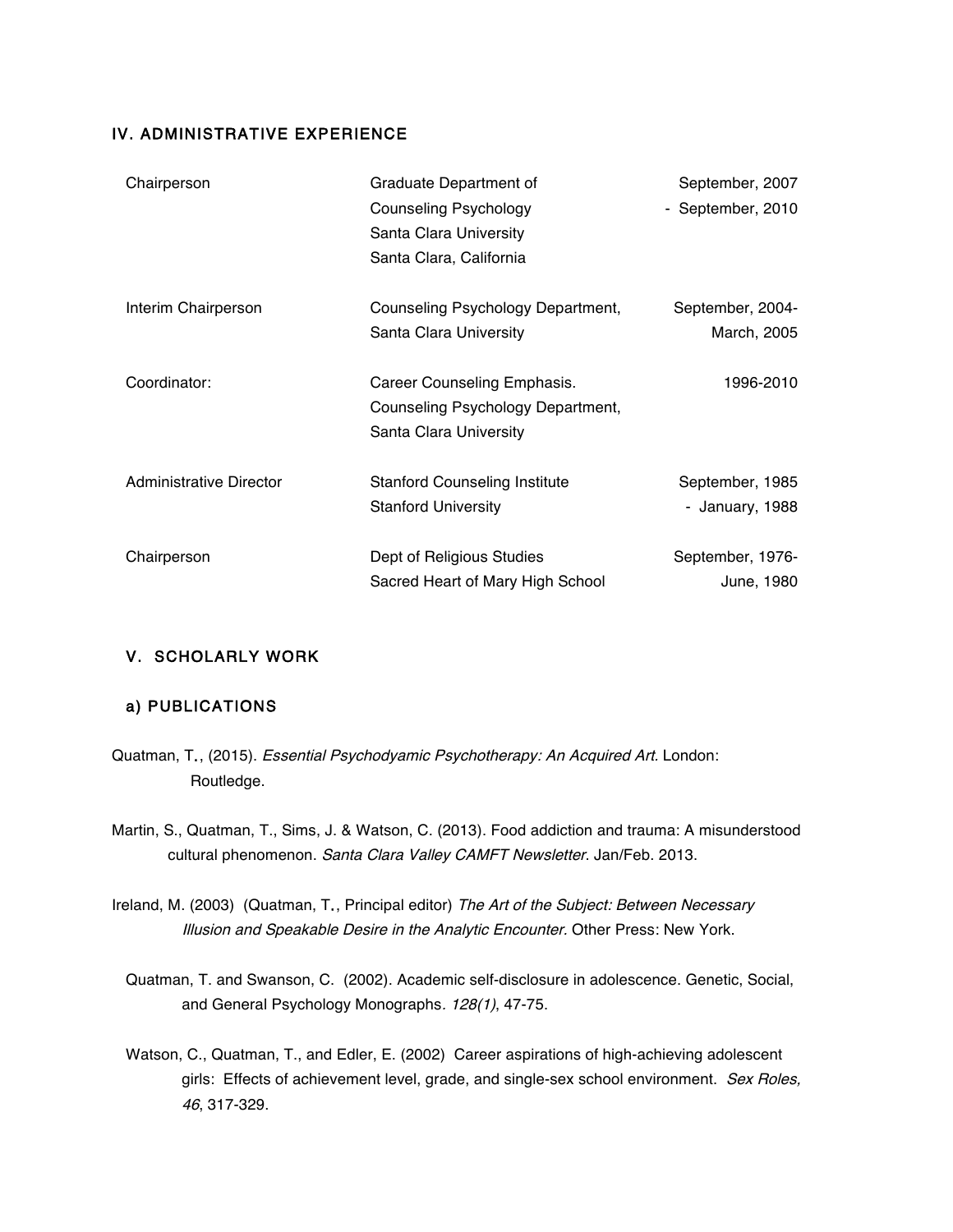- Quatman, T., Sampson, K., Robinson, C., and Watson, C.M. (2001). Academic, motivational and emotional correlates of adolescent dating. Genetic, Social, and General Psychology Monographs, 127 (2),211-234.
- Quatman, T. & Watson, C.M. (2001). Gender differences in adolescent self-esteem: An exploration of domains. The Journal of Genetic Psychology, 162(1), 93-117.
- Quatman, T., Sokolik, E., and Smith, K. (2000). Adolescent perception of peer success: A gendered perspective over time. Sex Roles,43 (1/2), 61-84.
- Quatman,T. (2000). Book review: Words from the soul: Time, east/west spirituality, and psychotherapeutic narrative. Religious Studies Review, 26 (1), 57.
- Kroth, J., Gilbert, H., Guichard, A., and Quatman, T. (1999). Analysis of factor structure in a dream inventory. Perceptual and Motor Skills, 89, 657-658.
- Quatman, T. (1999). Interlacing psychotherapy and religion. Explore, 2 (2), 12-14.
- Quatman, T. (1997). High Functioning Families: Developing a Prototype. Family Therapy, 24 (3): 143-165.
- Quatman, T. (1997). Talking and Thinking about Sexuality. In R.Charlton (Ed.). Treating Sexual Disorders (pp. 1-28). San Francisco, CA: Jossey-Bass.
- Charlton, R. & Quatman,T. (1997). A therapist's guide to the physiology of sexual response. In R.Charlton (Ed.). Treating Sexual Disorders (pp. 29-58). San Francisco, CA: Jossey-Bass.
- Feldman, S. & Quatman, T. (1988). Factors influencing age expectations for adolescent autonomy: A study of early adolescents and parents. The Journal of Early Adolescence, 8 (4), 325 - 343.

#### DISSERTATION

6/90 Two Studies of Family Functioning: A Laymen's Prototype of High Functioning Families and Outcomes in the Preadolescent Sons of High versus Midrange versus Low Functioning Families

#### b) WORKS IN PROGRESS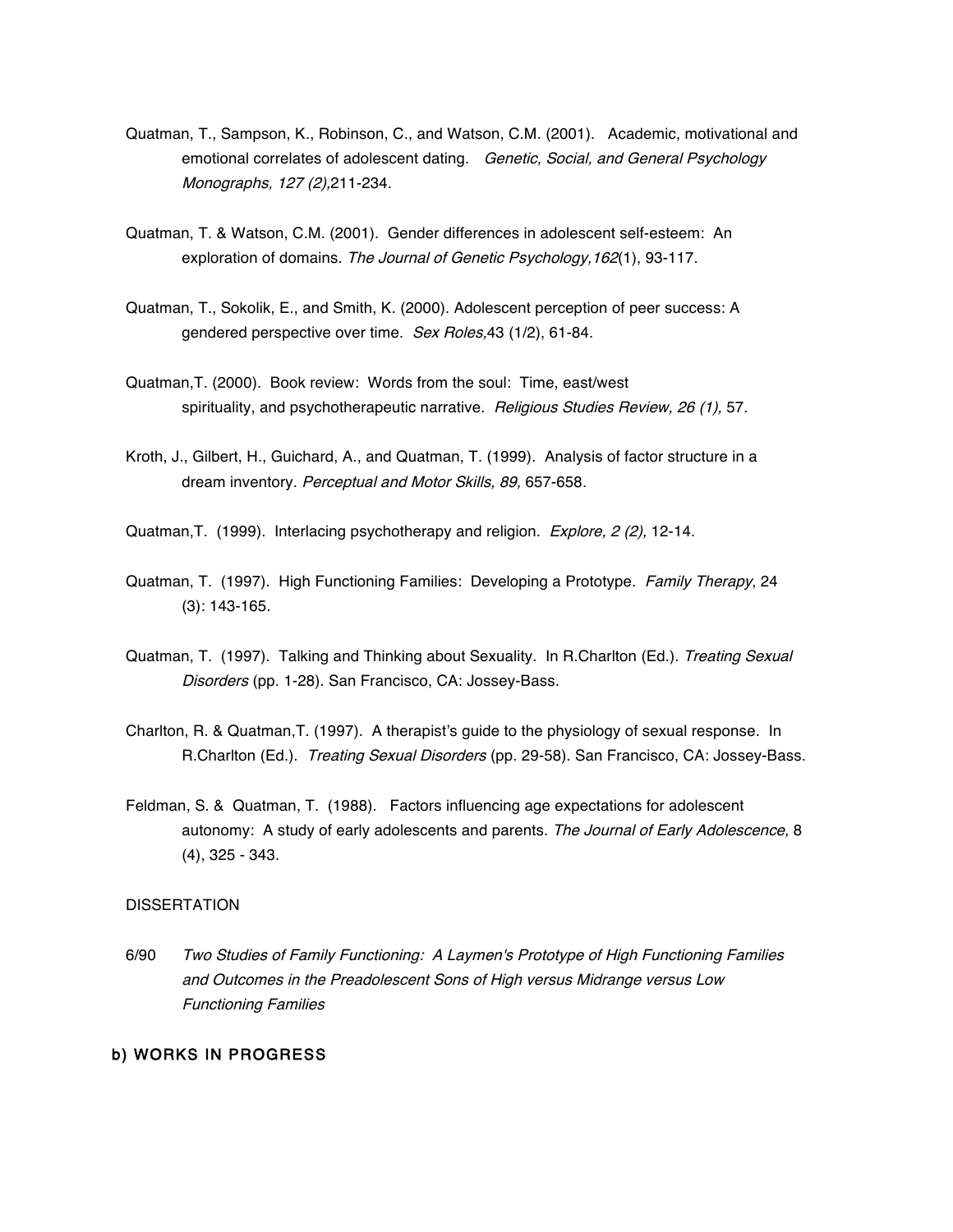- Quatman, T. & Ireland, M. (In preparation). Accessible Winnicott: Deciphering the Influential Papers of Donald Winnicott
- Martin, S. & Quatman, T. Haunted by Hunger: Chronic Dieters and Compulsive Overeaters: Stories of Trauma and Recovery.

#### c) SYMPOSIA/PRESENTATIONS AT NATIONAL CONFERENCES:

- Watson, C.M. & Quatman, T. (2005, August). Family Acceptance and its Relationship to Adolescent Depressed Mood. Presented at the annual meeting of the American Psychological Association, Washington, DC. (Division 53: Clinical Child and Adolescent Psychology)
- Watson, C.M. & Quatman, T. (2005, August). Independence and Relatedness in Adolescence: The Effects of Gender and Ethnicity on Identity Development. Presented at the annual meeting of the American Psychological Association, Washington, DC. (Division 7: Developmental Psychology)
- Watson, C.M. & Quatman, T. (2002, April). Classroom Environment and its Impact on Adolescent Well-Being. Poster session presented at the biennial meeting of the Society for Research on Adolescence, New Orleans, LA. (School and Classroom Environment).
- Quatman, T. (2001). Underexplored Identity Issues in the Study of Adolescents' School Functioning: Dating, Academic Functioning, and Emotional Well-Being Among Adolescents. Symposium presentation: American Psychological Association 109th Annual Convention. Divisions 15,7,16,29,37,53,54.
- Quatman, T. (2000). Issues affecting adolescent girls' career aspirations: New applications of the social learning theory of career development. Invited symposium presentation: American Psychological Association 108th Annual Convention. Division 17.
- Quatman, T., Swanson, C., Watson, C.M., and Swanson, B. (2001). Adolescent Developmental Trajectories: The Genders in Parallel. Poster session: American Psychological Association 109th Annual Convention, San Francisco. Divisions 16,27, APA Board of Educational Affairs, APAGS.
- Swanson, C., Quatman, T., and Watson, C.M. (2001). Ethnicity Effects: The Intersect of Adolescent Achievement and CareerAspiration. Poster session: American Psychological Association 109th Annual Convention, San Francisco. APA Divisions 16,35, APA Board of Educational Affairs, APAGS.
- Watson, C.M., Quatman, T., and Swanson, C. (2001). Depressed Mood in Adolescence: Who Goes Unnoticed? Poster session: American Psychological Association 109th Annual Convention, San Francisco. APA Divisions 16,5, APA Board of Educational Affairs, APAGS.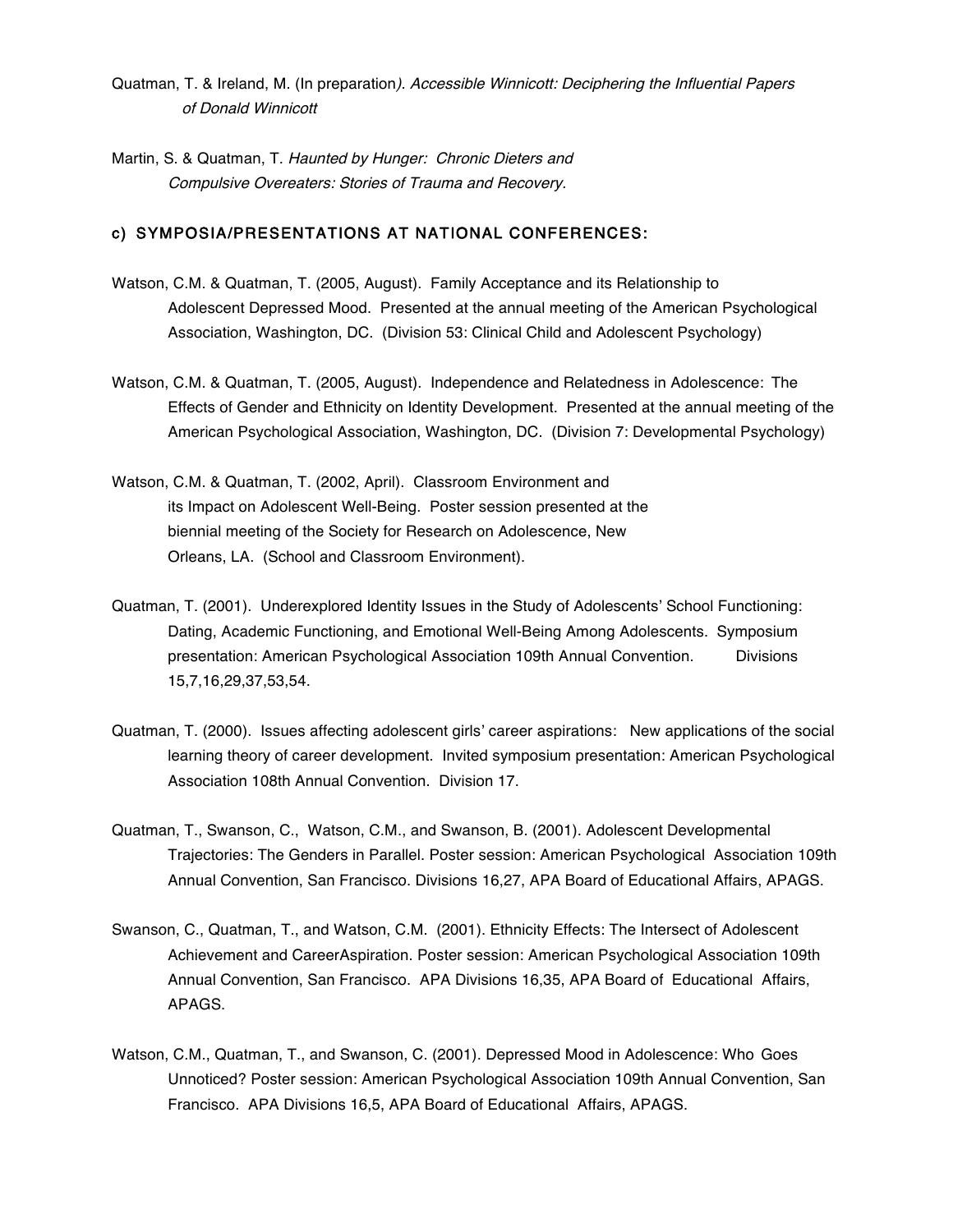- Quatman, T., Minassian, N., and Wydler, D. (2000). Superior achievement in adolescents: Pitfalls and payoffs. Poster session: American Psychological Association 108th Annual Convention, Washington, D.C. APA Division 16.
- Quatman, T., Nabi, F., Swanson, C., and Sokolik, E. (2000) Dating lacunae: What are we not seeing? Poster session: American Psychological Association 108th Annual Convention, Washington, D.C. Focus on Science: APA Division 7.
- Sokolik, E., Mello, K., Quatman, T., Swanson, C., and Nabi, F. (2000). Exploring the benefits of peergroup membership: Which groups look good? Poster session: American Psychological Association 108th Annual Convention, Washington, D.C. Division 16.
- Swanson, C., Quatman, T., Sokolik, E., Mello, K., and Nabi, F. (2000). The academically alienated: An offering of questions. Poster session: American Psychological Association 108th Annual Convention, Washington, D.C. Division 16.
- Mello, K., Quatman, T., and Sokolik, E. (1999). An exploration of peer- group status: The experience of non-members. Poster session: American Psychological Association 107th Annual Convention, Boston. Division 16.
- Quatman, T., Smith, K., Sokolik, E., and Sifferman, L. (1999). Female adolescent success: Is it ok yet? Poster session: American Psychological Association 107th Annual Convention, Boston. Division 35.
- Quatman, T., Gerlach, C., and Swanson, C. (1999). Self-disclosure of academic success: Who wants to be seen as smart? Poster session: American Psychological Association 107th Annual Convention, Boston. Division 7.
- Watson, C., Quatman, T., Edler, E., and Robinson, C. (1999). Career aspirations of high- achieving adolescent girls. Poster session: American Psychological Association 107th Annual Convention, Boston. Division 35.
- Quatman, T., Sampson, K., Robinson, C., and Watson, C.M. (1998). Adolescent dating: Academic, motivational, emotional effects. Poster session: American Psychological Association 106th Annual Convention, San Francisco. Board of Scientific Affairs.
- Quatman, T., Watson, C.M., Sampson, K., and Robinson, C. (1998). Adolescent self-esteem: Salience of domains across gender and age. Poster session: American Psychological Association 106th Annual Convention, San Francisco. Division 35.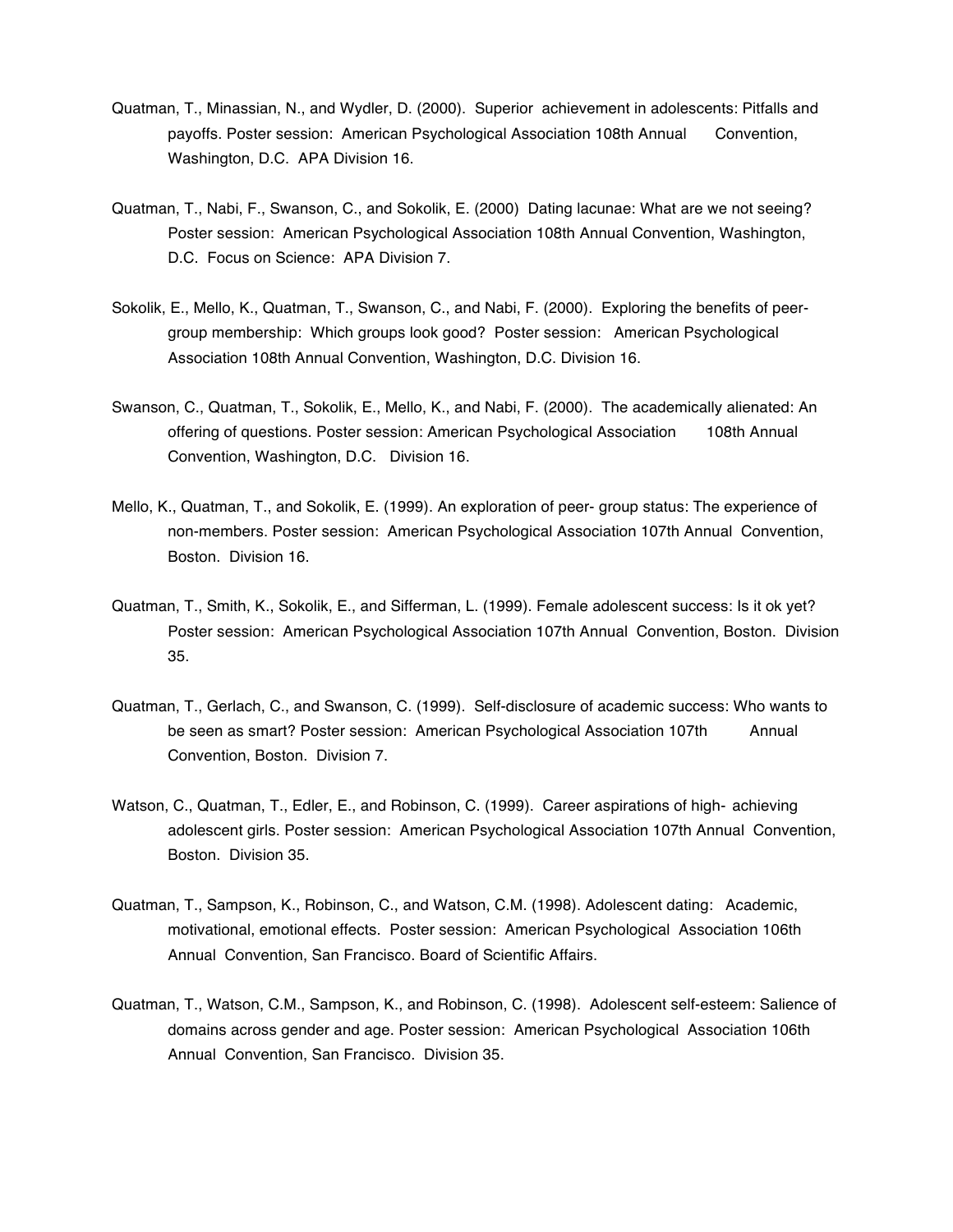Watson, C.M. and Quatman,T. (1998). Gender differences in adolescent self-esteem: An exploration of domains. Poster session: American Psychological Association 106th Annual Convention, San Francisco. Integrating Feminist Research and Practice. Divisions 35, 9, 45.

# IV. SERVICE TO THE UNIVERSITY, THE PROFESSION, AND THE COMMUNITY

# **UNIVERSITY**

| * Member, Ignatian Faculty Forum                                 | Sept. 2016-18                  |
|------------------------------------------------------------------|--------------------------------|
| • Member, Dean's Search Committee                                | Sept. 2015-16                  |
| • Member, School Judicial Board                                  | Sept. 2015-                    |
|                                                                  | May. 2018                      |
| • Member, School of Education, Counseling Psycholog              |                                |
| RANK AND TENURE COMMITTEE                                        | Sept. 2013-                    |
|                                                                  | June, 2015                     |
| • CHAIR, RANK AND TENURE COMMITTEE,                              | Sept, 2008-                    |
| School of Education, Counseling Psychology                       | June, 2009                     |
| and Pastoral Ministries                                          |                                |
| • CHAIR, Department of Counseling Psychology,                    | Sept, 2007-                    |
| RANK AND TENURE COMMITTEE                                        | Sept. 2010                     |
| • DEPARTMENTAL REPRESENTATIVE, Faculty Senate.                   | <b>Spring, 2002</b><br>$-2011$ |
| • MEMBER, RANK AND TENURE COMMITTEE,                             | June, 2004-                    |
| Counseling Psychology representative to the School of Education, | June, 2006                     |
| Counseling Psychology, and Pastoral Ministries.                  |                                |
| • MEMBER, RANK AND TENURE COMMITTEE,                             | June, 2002                     |
| Division of Counseling Psychology and Education,                 | -June, 2003                    |
| · TRAINED CONSULTANT FOR CLASSROOM VISITS,                       | Sept, 2003                     |
| Faculty Development Program.                                     | - present.                     |
| • STUDENT AFFAIRS UNIVERSITY POLICY COMMITTEE,                   | Sept, 2000                     |
| (2 quarters as interim chair)                                    | -May, 2004                     |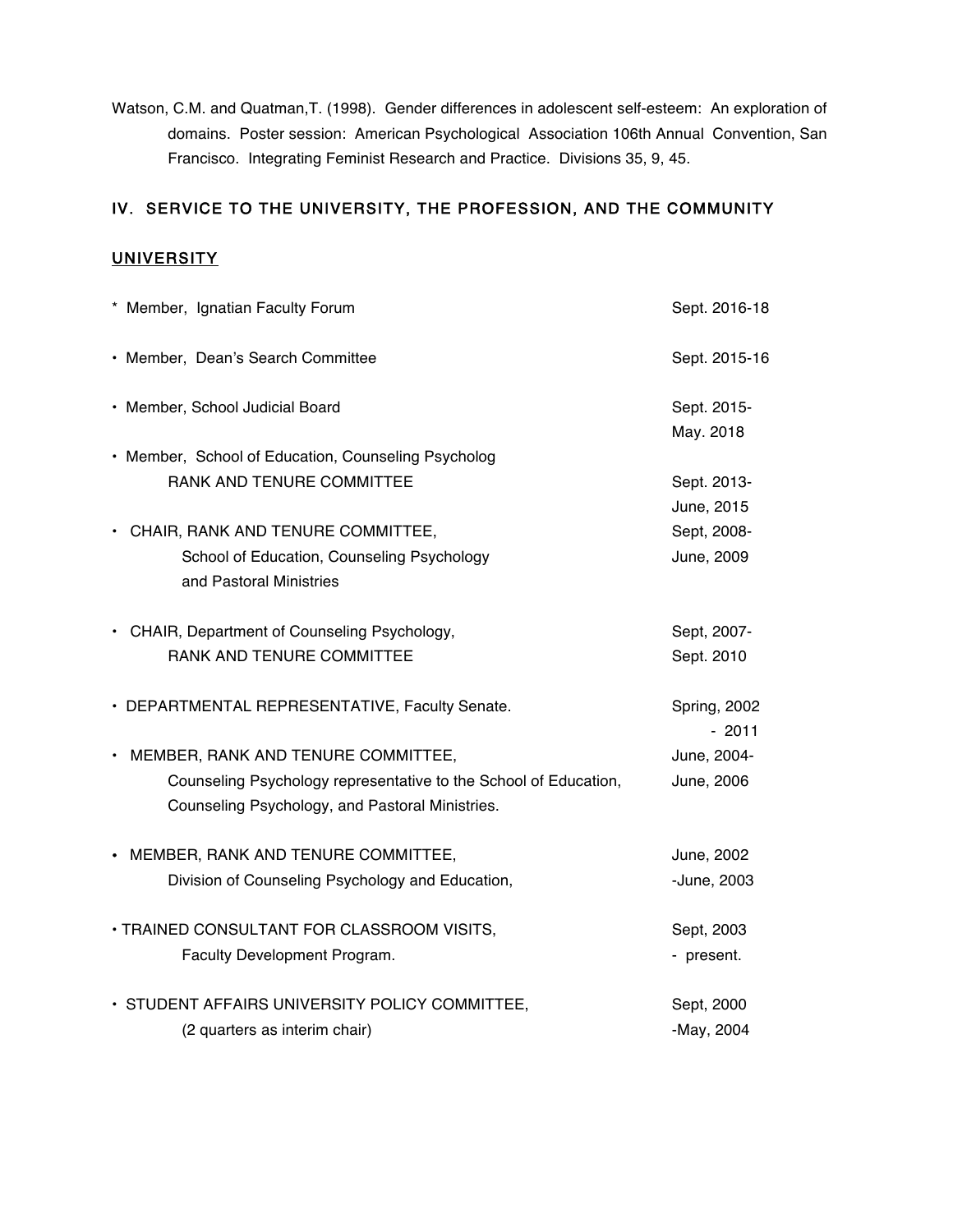# **DEPARTMENT**

| • Chairperson                                                              | Graduate Department of<br><b>Counseling Psychology</b><br>Santa Clara University<br>Santa Clara, California                                                                                                                                                                   | September, 2007<br>- September, 2010 |
|----------------------------------------------------------------------------|-------------------------------------------------------------------------------------------------------------------------------------------------------------------------------------------------------------------------------------------------------------------------------|--------------------------------------|
| • INTERIM DEPARTMENT CHAIR                                                 |                                                                                                                                                                                                                                                                               | Sept, 2004-<br>March, 2005           |
| <b>• FACULTY TEACHING MENTOR</b><br>course #'s 211, 218, 318, and 319, 212 | Provide comprehensive teaching materials to all new teachers of                                                                                                                                                                                                               | Ongoing                              |
| • SENIOR FACULTY                                                           | Participate in all junior faculty evaluations of FAR's and MTR's<br>Provide departmental leadership in all departmental concerns                                                                                                                                              | Ongoing                              |
| • PARTICIPANT, DEPARTMENTAL ADMISSIONS COMMITTEE,<br>all quarters.         |                                                                                                                                                                                                                                                                               | Ongoing                              |
| • PARTICIPANT: EVALUATION OF COMPREHENSIVE EXAMS,<br>all quarters          |                                                                                                                                                                                                                                                                               | Ongoing                              |
| all quarters                                                               | • PARTICIPANT: DEPARTMENTAL NEW STUDENT ORIENTATION COMMITTEE,                                                                                                                                                                                                                |                                      |
| all quarters                                                               | . PARTICIPANT: DEPARTMENTAL PROSPECTVE STUDENT ORIENTATION COMMITTEE                                                                                                                                                                                                          |                                      |
| • PARTICIPANT: WEEKLY DEPARTMENTAL MEETINGS                                |                                                                                                                                                                                                                                                                               | Ongoing                              |
| • COORDINATOR: CAREER EMPHASIS PROGRAM                                     |                                                                                                                                                                                                                                                                               | 1996-2010                            |
| • CP STUDENT ADVISOR.                                                      |                                                                                                                                                                                                                                                                               | Ongoing                              |
|                                                                            | • Interim Member, Faculty Senate. Replaced Jerry Kroth as Departmental<br>Representative to Faculty Senate, Winter, 1999, 2000, 2001                                                                                                                                          |                                      |
|                                                                            | • Co-Sponsor "Perspectives on Psychology and Religion: Psyche and<br>Soul in Conversation," a series of 6 lunch-time conversations,<br>1999-2000. Along with Diane Jonte-Pace, Ph.D. (Religious Studies),<br>Michael Weiler, S.J. (Religious Studies), and Sonny Manual, S.J. | Sept, 1999<br>- May, 2000            |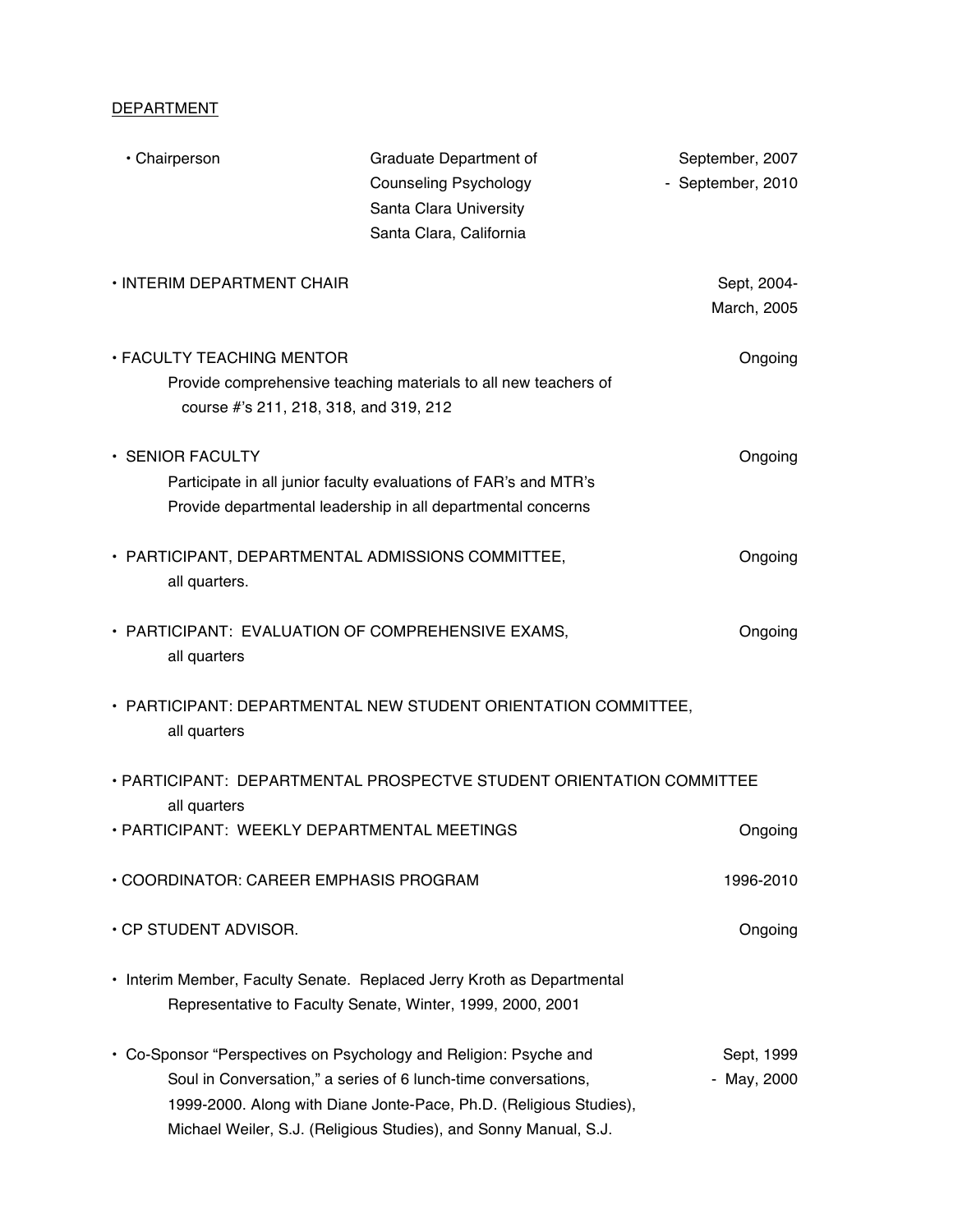(Administration), obtained a Bannan Institute sponsorship grant organized and orchestrated 6 lunchtime presentations throughout the 1999-2000 academic year. Attended all planning sessions, presentations, and de-briefings.

• Presenter: "When Religiosity Becomes Neurosis: Examples from a Clinical January, 2000 Practice," January 20, 2000. Perspectives on Psychology and Religion series. One hour presentation of clinical cases wherein patients struggle to let their human experiences inform their religious beliefs. • Bannan Institute Grant Recipient Sept, 1999 Sept, 1999 In collaboration with Diane Jonte-Pace, Sonny Manuel, and Michael - June, 2000 Weiller, applied for and received a grant from the Bannan Institute for Jesuit Education and Christian Values to develop a series of lunchtime conversations, entitled "Perspectives on Psychology and Religion: Psyche and Soul in Conversation." • Co-sponsor, "More to Explore," a lunchtime discussion of authors' articles April 8, 1999 in Explore, Vol. 2, No. 2. Panel included Diane Jonte-Pace, Ph.D., Sonny Manuel, S.J., Michael Weiller, S.J., and myself. • Invited Author, "Interlacing Psychotherapy and Religion: Clinical April, 1999 Perspectives," for Markkula Center for Applied Ethics. Published in *Explore*, Vol. 2, No. 2. • Featured researcher, Santa Clara Magazine. November, 1999 Collaborated with Susan Frey of University Communications for the production of an extensive article on our research on adolescents, which was published in the November, 1999 issue of the Santa Clara Magazine. • Presenter: Women's Day, 1998: Celebrating Women's Wisdom April 29, 1998 April 29, 1998: Santa Clara University. Along with entire research team, did 90-minute presentation of current research: "Adolescent Women: Self-Esteem, Dating, Acceptance of Success: Current Research." • Invited Faculty Guest Speaker Spring, 1998 Counseling Psychology and Education Graduate Student Association Guest Event: A Demonstration of Therapies. Participated as a guest clinician doing live Object Relations therapy with a patient-volunteer.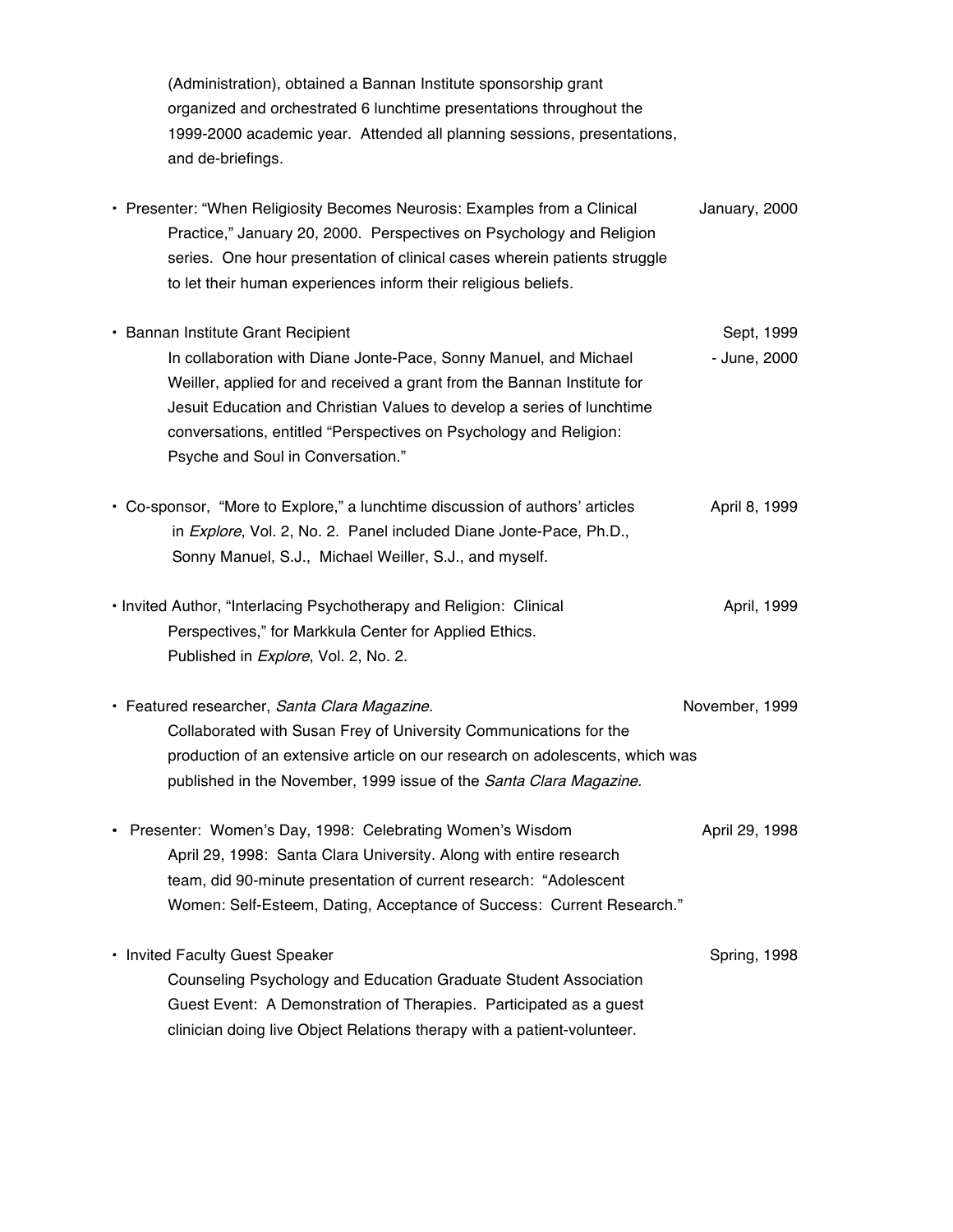| • Invited Faculty Guest Speaker                                        | Spring, 1997 |
|------------------------------------------------------------------------|--------------|
| Counseling Psychology and Education Graduate Student Association       |              |
| Guest Event: A Demonstration of Object Relations Therapy. Participated |              |
| as featured guest clinician doing live Object Relations therapy with a |              |
| patient-volunteer.                                                     |              |
|                                                                        |              |
| • Invited Faculty Guest Speaker                                        | Spring, 1997 |
| Counseling Psychology and Education Graduate Student Association       |              |
| Guest Event: "The Development of the Ego." Featured clinical lecturer. |              |
| • Invited Speaker: St Francis High School Career Day                   | April, 1996  |
|                                                                        |              |

CP & E 33.X.825 Seminar: The Troubled Adolescent: Clinical Perspectives GSA Lecture Seminar: Object Relations: Development of the Ego Demonstration: Live Therapy

# 7. SERVICE TO PROFESSION

- 2017 The Psychotherapy Institute. Yearly Spring Symposium. Keynote. "Refining the Art: Advancing Psychodynamic Psychotherapy"
- 2011 California Association of Marriage and Family Therapists Annual Membership Event Presenter: 6/2011: "Demystifying the Transference-Countertransference: What Might We Be Missing?"
- 2008 California Association of Marriage and Family Therapists Annual Membership Event Presenter: 10/2008: "Choosing Interventions Using Reverie and Bodily-Based Experience"
- 5/2008 Presenter: "The Other Eating Disorder: Chronic Dieters and Compulsive Overeaters" SCU CPD: 4 units, MCEP approved (minimally compensated)
- 9/28/2007 Presenter: : "Haunted by Hunger: Treatment of Chronic Dieters and Compulsive Overeaters." Santa Clara Valley California Association of Marriage and Family Therapists
- 5/2006 Presenter : "Compulsive Eating: Clinical Approaches" SCU CPD: 4 units, MCEP approved (minimally compensated)
- 1/2006 SCU "Take Back the Night" invited speaker re: Sexuality issues among freshman